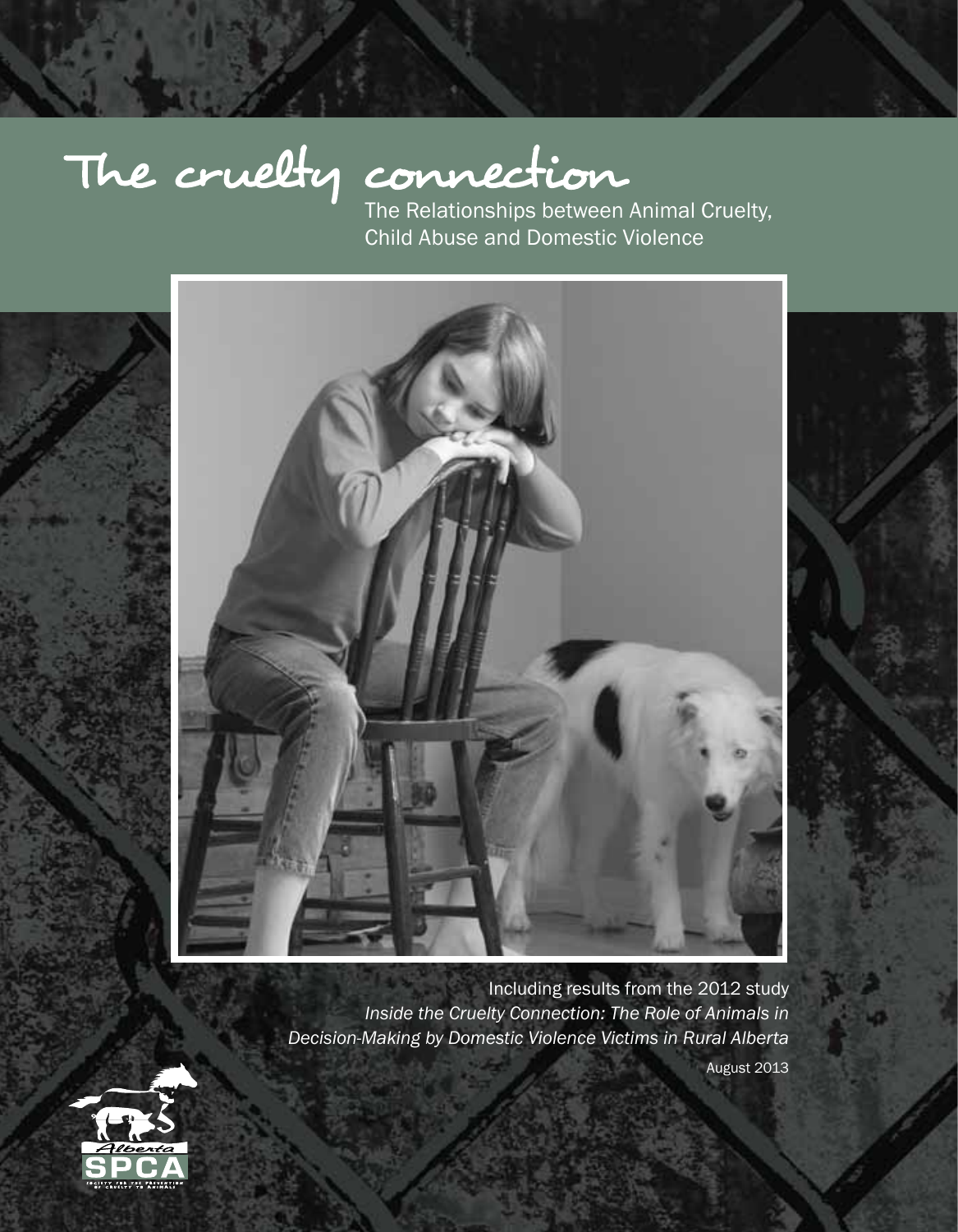# **Contents**

| Introduction                                      | 2            |
|---------------------------------------------------|--------------|
| Animal Cruelty: More reasons to take it seriously | $\mathbf{B}$ |
| Animal Abuse in Family Violence                   |              |
| Animal Protection Laws in Alberta                 | 6            |
| Information for the Public                        | 8            |
| Information for Service Providers                 | 9            |
| Information for Victims of Domestic Violence      | 10           |
| <b>Information for Teachers</b>                   | 11           |
| Information for Police and Prosecutors            | 12           |
| Information for Veterinarians                     | 14           |
| Reporting Animal Cruelty in Alberta               | 15           |
|                                                   |              |

# Introduction

While there is a growing awareness of the connections between animal abuse and inter-personal (human) violence, much work remains to be done in education and collaboration. This publication, updated from the original 2002 version, will provide some basic information for segments of the population.

This edition incorporates results from the extensive work done by the Alberta SPCA in the past 15 years, including the multi-disciplinary Cruelty/Crime Connection conference held at Edmonton in 2009, and the research study of domestic violence victims in Alberta women's shelters completed in 2012.

Although most of the research data have been collected in recent years, records indicate an intuitive understanding of this topic going back over a century. In 1904 Louise McKinney, the first woman MLA elected in Alberta, urged the formation of humane societies and humane education as a tool for the prevention of violence. Present-day work in this field builds on that legacy.

Written by Tim Battle, Alberta SPCA Director of Education 10806 124 Street, Edmonton AB T5M 0H3 780-447-3600 education@albertaspca.org



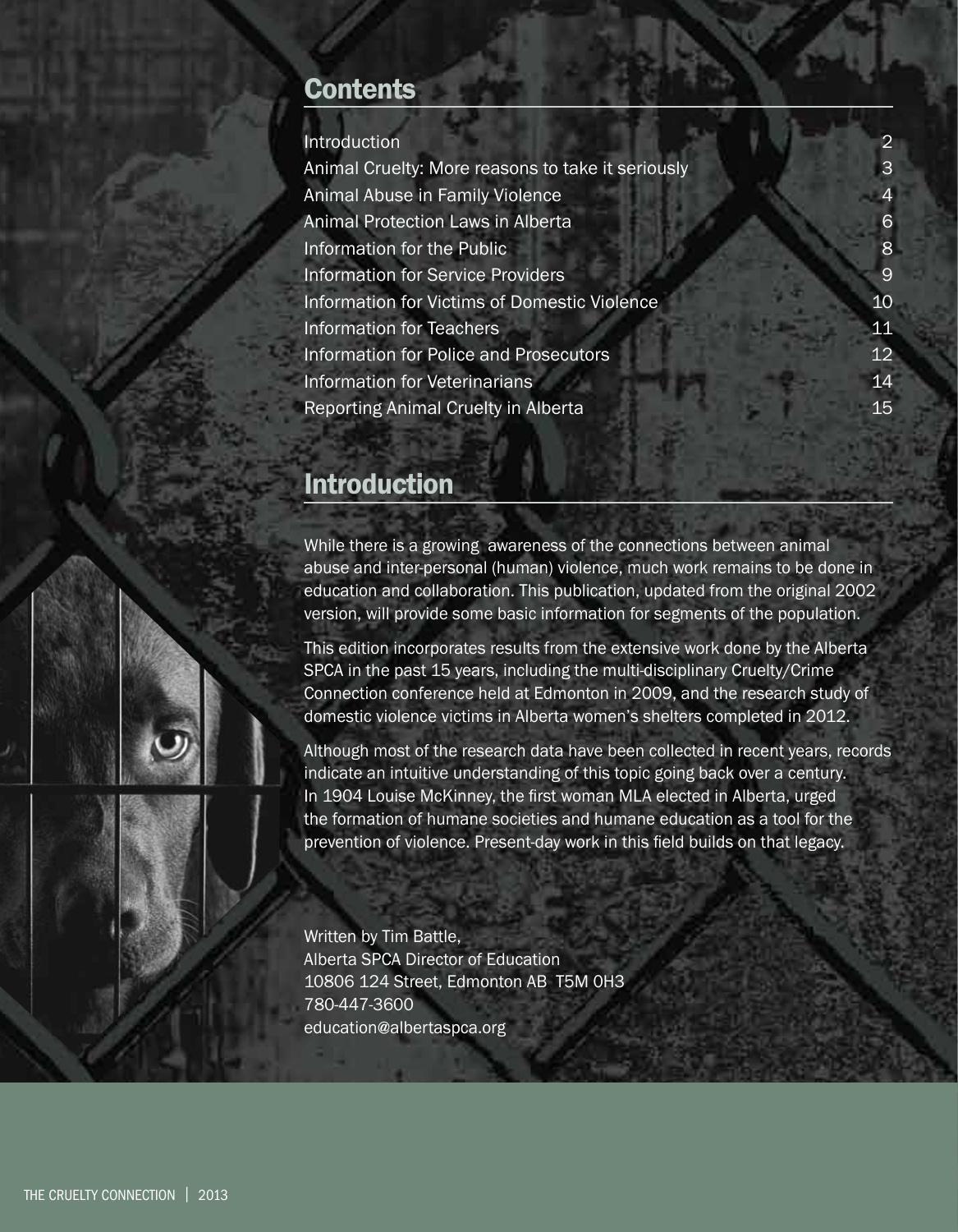# Animal Cruelty: More reasons to take it seriously

# What is animal cruelty?

The phrase "animal cruelty" encompasses a variety of behaviours harmful to animals, ranging from neglect to malicious torture and killing. Most cases investigated by Alberta SPCA Peace Officers involve neglect – i.e., failure to provide the necessities of life. These can often be resolved through education of the animal owner or caretaker.

Sometimes cruelty to animals is more deliberate. Intentional cruelty can be either wilful or reckless neglect (i.e., the deliberate withholding of food, water, shelter or care) or malicious cruelty (the torture, mutilation, maiming or brutal killing of an animal).

Animal cruelty may be defined differently for various purposes – for example, a legal definition is different from a clinical definition. In general, for an act to be considered as animal cruelty, it must be:

- non-accidental
- socially unacceptable
- enacted on a vertebrate animal
- •causing pain, suffering, distress and/or death.

In general, one must consider both the action and the intent. Using these criteria, common activities such as accepted animal husbandry practices, research on animals (provided there are acceptable safeguards) and responsible hunting are not considered to be animal cruelty.

# Is there a link between cruelty to animals and human violence?

Yes. There's an increasing body of studies and empirical evidence that suggest there are definite links between animal cruelty and human violence. Many studies in Canada and the U.S. have demonstrated this connection. Some of the key findings are:

- •Violent offenders frequently have histories of serious and repeated animal cruelty in their childhood and adolescence.
- •Cruelty to animals is widely recognized as a warning sign that a child may require help to prevent further violence.
- •Childhood cruelty to animals may be an indicator of other forms of abuse in the home.
- •Family pets are often targets in domestic violence, and threats of violence toward a pet are often used as a means of control by an abusive family member.
- •Many victims of domestic violence remain in an abusive situation out of concern for the safety of their pets or livestock. The next two pages include results from the recent study conducted in Alberta.

# Why is it important to address animal cruelty?

Deliberate cruelty to animals is a form of violence. Besides being harmful to a living creature capable of suffering and feeling pain, intentional animal cruelty can be one of the earliest and most dramatic predictors that an individual is developing a pattern of seeking power and control by inflicting suffering on others. It can also be an indicator of other kinds of violence being perpetrated on family members or others.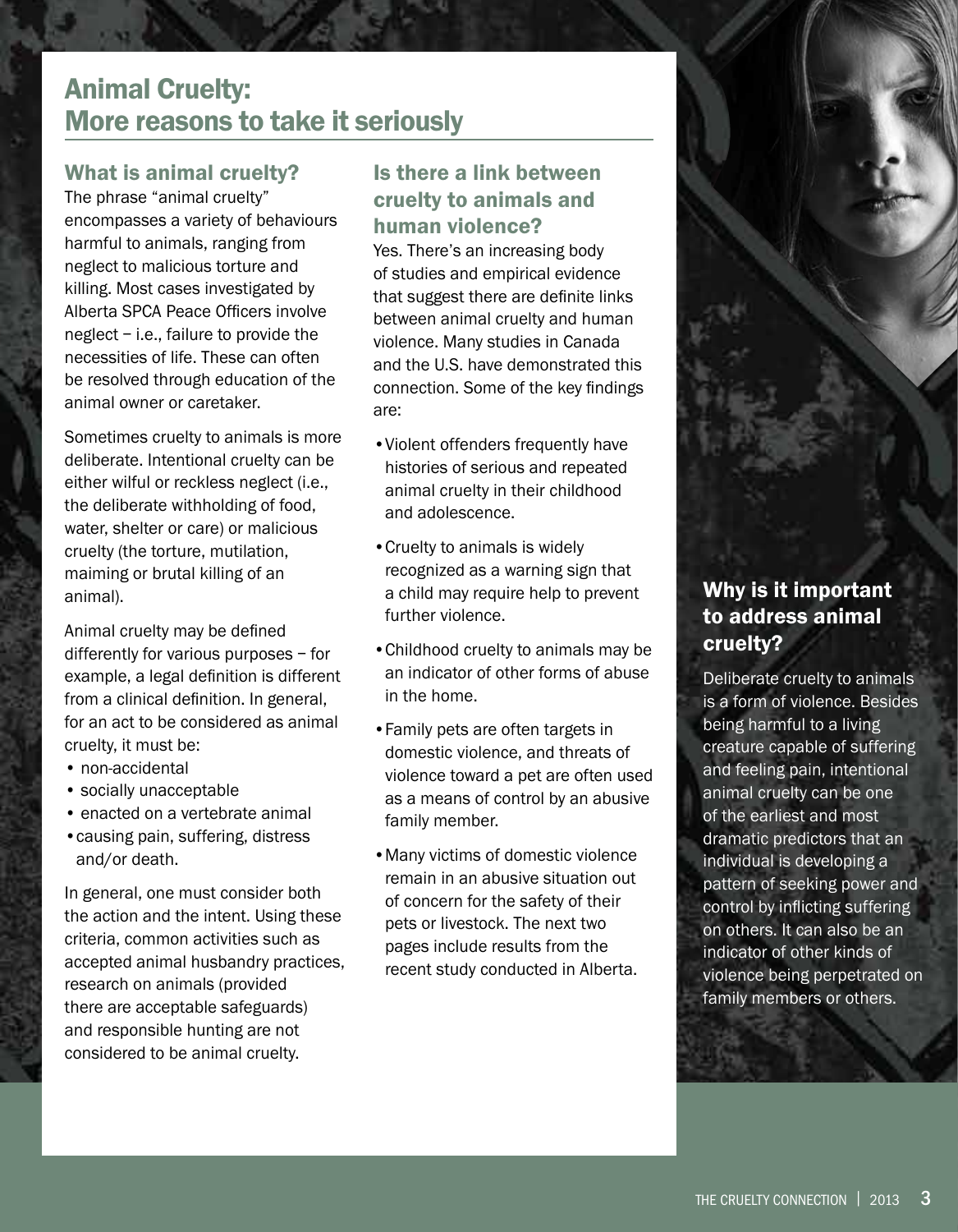# Helping human and animal victims of violence

To address this situation, the Alberta SPCA has led the formation of the Alberta Alliance for the Safety of Animals and People (AASAP). This multi-disciplinary group has formed to examine the obstacles and gaps in service, and to suggest solutions that won't add to the burden of organizations currently helping both human and animal victims of domestic violence. AASAP includes professionals from law enforcement, social services, veterinary services, health, animal welfare, legal education and other communities.

# Animal Abuse in Family Violence

A report released by the Alberta SPCA in November 2012 highlights additional difficulties faced by victims of domestic violence when animals are involved. The report, *Inside the Cruelty Connection: The Role of Animals in Decision-Making by Domestic Violence Victims in Rural Alberta,* documents a study conducted throughout the province. The study draws from surveys conducted in five rural and suburban women's shelters, and interviews with former victims of domestic violence.

Some of the key findings are:

- 59% of abused women who had animals delayed leaving out of concern for their animals.
- 36% of abused women with animals reported that their abuser threatened or harmed their animals.
- 85% of threats against animals were carried out.
- 85% of women with both children and animals reported that the children witnessed the threat or harm to the animal.
- In 50% of those cases, it was the child's own pet that was threatened or harmed.

The full report can be accessed at albertaspca.org/cruelty.

The researchers, Dr. Donna Crawford and Dr. Veronika Bohac Clarke, came to the following conclusions as a result of the data collected:

- Decision-making regarding leaving an abusive situation was negatively impacted by the presence of companion animals, and perhaps to an even greater degree, by the ownership of livestock.
- Children are negatively impacted by the same situations as their mothers, and appear to be both long and short term in nature.
- There is a role to be played by SPCAs/humane societies in addressing the findings of the study; and given the interconnected nature of the issues surrounding human and animal abuse, no single agency can possibly do the necessary work on their own.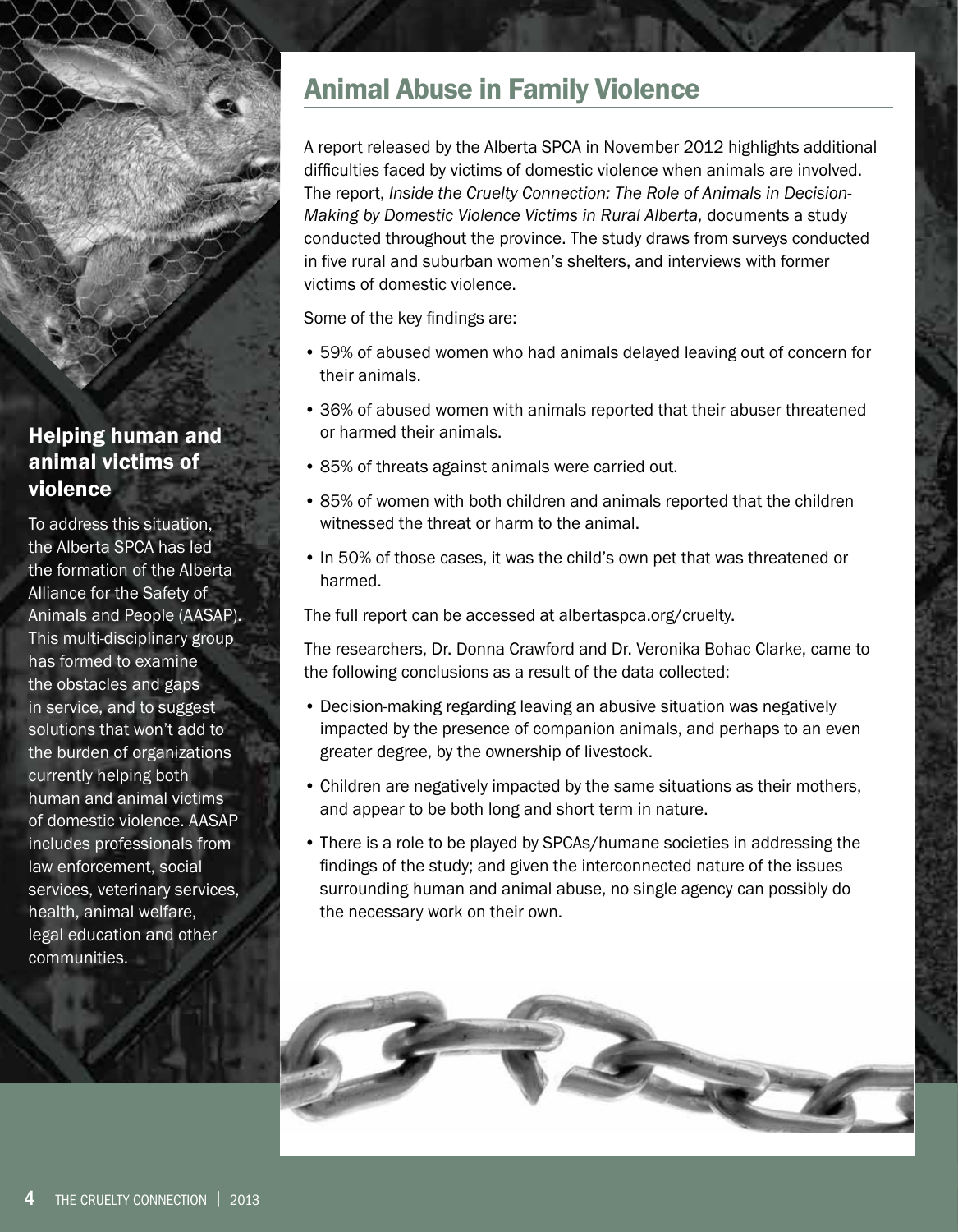# Victims tell their stories

*The study also included interviews of victims to provide a more complete view of the difficulties they encountered. Here are some excerpts from the interviews:*

"I lost my dog; he died the first time I left. He was my lifeline, he was my best friend, and I just lost my courage, I lost my will. To get even with me he took away the one thing he knew gave me strength, my dog."

"I had called 911 before, but I was too scared to leave, I didn't know what was going to happen to the dogs... so I just sucked it up and kept going on."

"When I left... my choices were really limited because of my dog – the need to take care of the dog just made it more complicated. I could have had other ways out and places to go much faster without the dog, but I just couldn't leave it."

"The animals were a big part of why I didn't leave for a shelter, a really big part. I was their caretaker, they depended on me and supported me and I didn't want to let them down."

"Transportation in rural areas is a hard one; he sold my vehicle and it's really hard to ask people to care for three pets. I don't have cages and they might mess up their car taking them somewhere – and I had no idea where to take them anyway."

"I went back to get the cats and they'd all been poisoned."

"He used... my cat to make sure I knew that he was capable of doing what he said he would do. He would take his collar and hang him from his leash from the closet door until his little feet couldn't touch the ground. And he would say if you touch him, I will kill him."

"The dog is either still with him or dead. It was devastating to leave (the dog) and I knew what would happen, but it was the only safe way to get out of the house that day. I know he will take it out on him for leaving; the dog will suffer for me and the kids."

"When I was getting abused, after my beatings... my dog, he'd know and he'd cry too, he'd put his little head on my chest, lick my face. I owe that little dog, because he kept me going. I vowed that I would never abandon him. He's my little hero... he's what helps me keep it together. He is just like my child, he is MY dog."

"If the animals wouldn't do what he wanted, he beat them. A calf that wouldn't suck – he beat it to death."

"I would have been gone long ago if not for the pets."

# Effects on Children

"I think (the pets) provided emotional stability for the kids, something to hold onto in a sea of uncertainty. When I couldn't help them anymore, they would go with the dog, and they would tell the dog how it hurt. And to think that you can take that dog away from the child, and they say 'where is my dog?' and you say 'I had to leave him at home with daddy' – you can't do that to a kid, you just can't. You have to make sure you look after that animal, because that's their lifeline.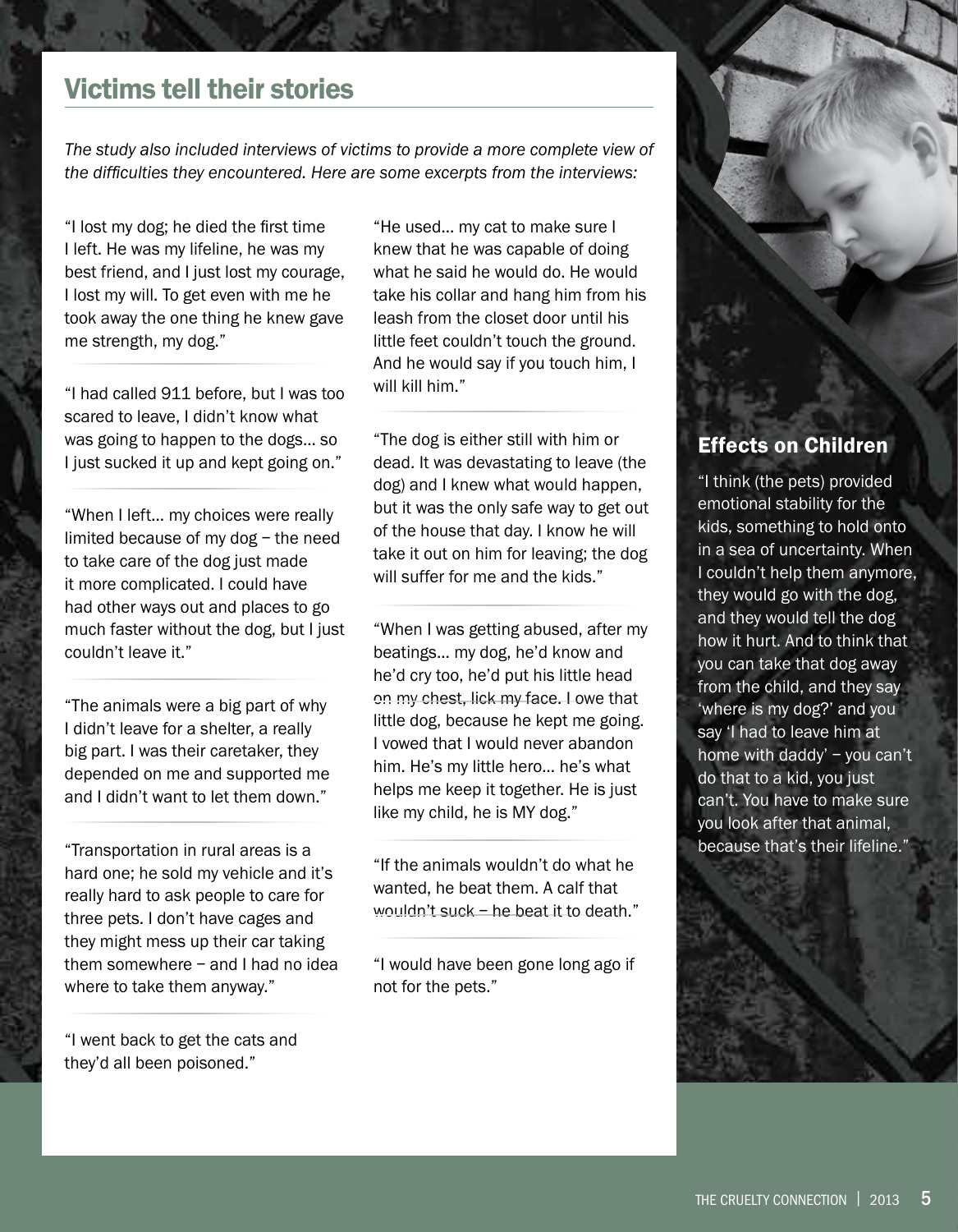# Animal Protection Laws in Alberta<sup>2</sup>

All domestic animals – pets and livestock – depend on people to meet their basic needs. Animals in distress from lack of these legal requirements cannot ask for help. Our society recognizes that deliberately harming animals or neglecting them is wrong, and has enacted laws to protect animals from abuse and neglect.

Animals are protected under both provincial legislation and the Criminal Code of Canada. Alberta's Animal Protection Act (APA) makes it an offence to cause or allow animals to be in distress due to neglect or abuse. The *Criminal Code* refers to wilful acts of cruelty or neglect, either by the animals' owner or by someone else.

In abusive homes where pets are present, the animals are often victims of abuse along with human victims. In some cases, the animal abuse may be easier to prove or more readily reported by a victim or witness. Knowledge of animal protection laws will be helpful to anyone involved in domestic violence or in helping victims.

#### Alberta's Animal Protection Act (APA)

The APA provides mechanisms to help mistreated animals and to hold negligent owners accountable for their actions. Amended and strengthened in 2006, this is the primary piece of legislation used to protect animals in Alberta.

#### Prohibiting Distress

Section 2 of the APA makes it an offence for anyone to cause an animal to be in distress. Furthermore, an animal owner or caretaker must not permit an animal to continue to be in distress. Distress is interpreted in Section 1 (2):

- For the purposes of this Act, an animal is in distress if it is
- (a) deprived of adequate shelter, ventilation, space, food, water or veterinary care or reasonable protection from injurious heat or cold,
- (b) injured, sick, in pain or suffering, or
- (c) abused or subjected to undue hardship, privation or neglect.

#### Animal Care Duties

#### Section 2.1 is similar to the above, stating the duties required of anyone who owns or cares for an animal:

- 2.1 A person who owns or is in charge of an animal
- (a) must ensure that the animal has adequate food and water,
- (b) must provide the animal with adequate care when the animal is wounded or ill,
- (c) must provide the animal with reasonable protection from injurious heat or cold, and
- (d) must provide the animal with adequate shelter, ventilation and space.

*2 The laws mentioned here are simplified for easy reading. For actual text of laws, refer to the Queen's Printer of Alberta www.qp.alberta.ca*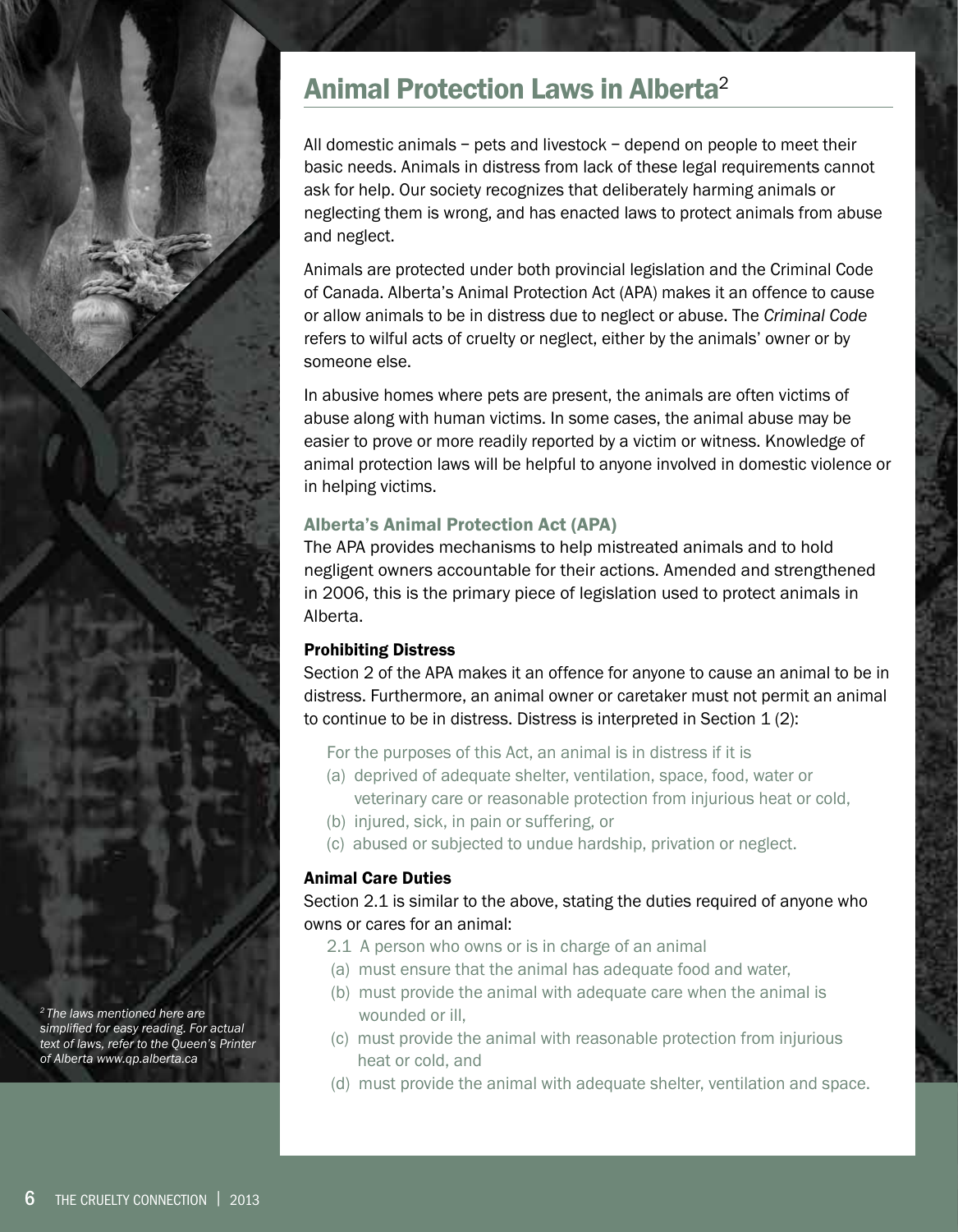#### Enforcing the Animal Protection Act

In Alberta, Police and Peace Officers receive appointments from the Solicitor General to enforce laws. Peace Officers from the Alberta SPCA enforce the APA in most of the province, wherever local humane societies don't employ peace officers. The Calgary Humane Society and the Edmonton Humane Society enforce the APA within their respective city limits. In some other communities, municipal animal control officers are appointed to enforce the APA.

Municipal Police and RCMP officers enforce all laws, including the APA.

#### Criminal Code of Canada

Two parts of the Criminal Code of Canada deal with cruelty to animals.

Sections 444 to 447 of the *Criminal Code* are contained in the part dealing with "Wilful and Forbidden Acts in Respect of Certain Property." Convictions for animal cruelty are often under Section 446:

446 (1) Every one commits an offence who

(a) wilfully causes or, being the owner, wilfully permits to be caused unnecessary pain, suffering or injury to an animal …

Other subsections refer to wilful neglect, abandonment, poisoning, and other specific offences.

In addition, Section 264.1 makes it an offence to threaten animals.

264.1 (1) Every one commits an offence who, in any manner, knowingly utters, conveys or causes any person to receive a threat...

(c) to kill, poison or injure an animal or bird that is the property of any person.

Cases covered by the *Criminal Code* are usually investigated by municipal police or the RCMP, often in consultation with the appropriate SPCA or Humane Society.

Amendments to the *Criminal Code* proclaimed in 2008 have made these hybrid offences – meaning they can be either a summary conviction or a more serious indictable offence. Consequently, there is a higher burden of proof placed on the investigators of an alleged crime. Initially, each case needs to be treated as though it will have the higher standard (and stiffer penalty) of an indictable offence. Such cases generally require more evidence to be collected before a charge can be laid. Once the Crown (the prosecutor or judge) reviews the evidence presented, he or she decides the mode of prosecution (i.e., summary or indictable offence).

### **Penalties**

Anyone guilty of an offence under the APA can be ordered by the court to pay a fine of up to \$20,000, and/or be prohibited from custody of animals for any period of time specified by the court.

For most offences under the Criminal Code of Canada, the maximum penalty for an indictable offence is imprisonment for up to five years (two years for uttering threats), while a summary conviction is subject to a fine up to \$10,000 and/or imprisonment up to 18 months.

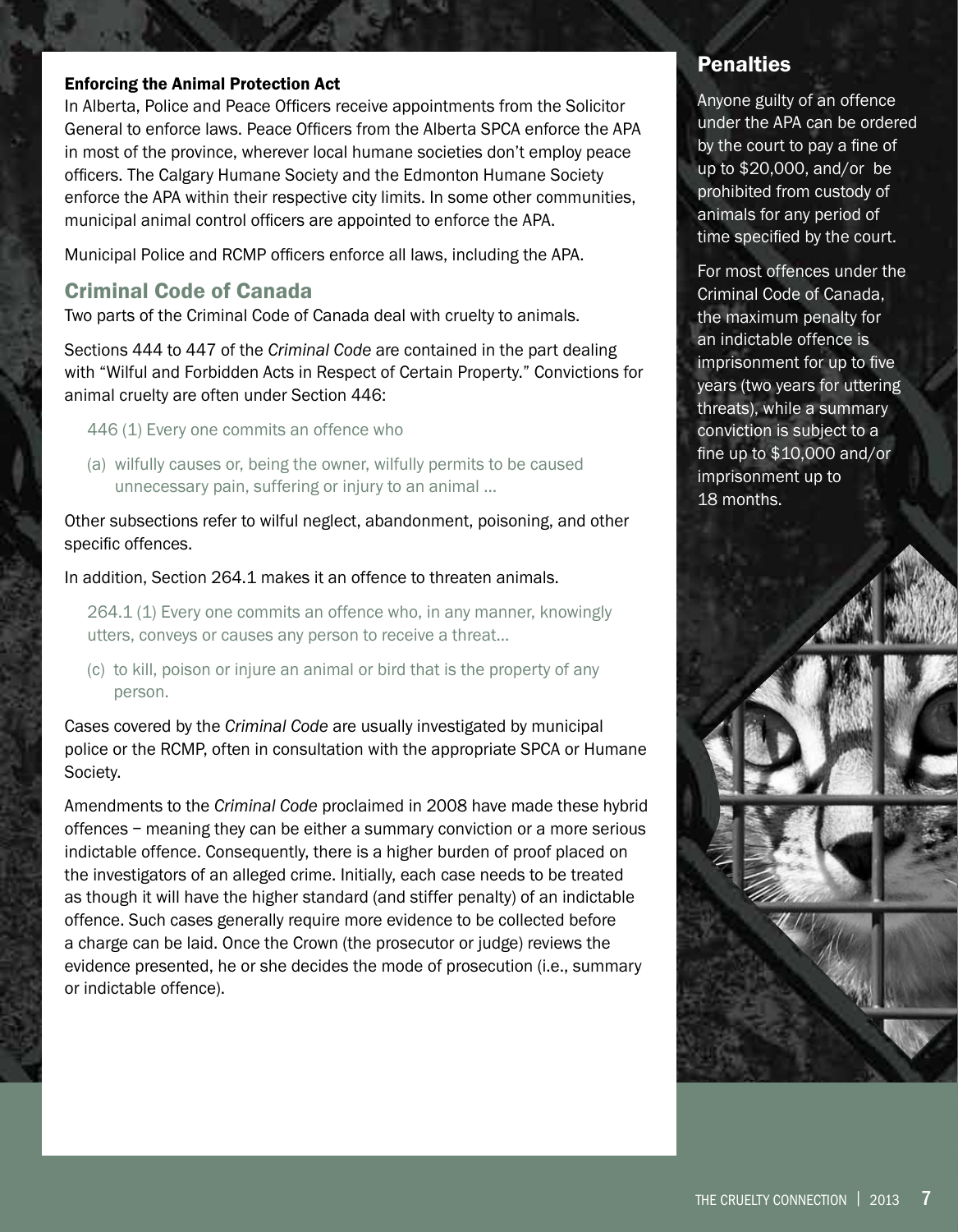# Information for the Public

# Why should I take animal cruelty seriously?

First of all, animals are sentient beings that can suffer and feel pain. People who own or care for animals have a responsibility to ensure their needs are met and minimize any suffering they may experience. Furthermore, cruel treatment of animals is deemed by our society to be unacceptable – that's why we have laws that prohibit animal cruelty.

Another reason to take animal cruelty seriously is the growing body of evidence that links animal cruelty to human violence. Research has shown that violent offenders frequently have childhood and adolescent histories of serious and repeated animal cruelty. Recent studies have also shown that often when animal cruelty occurs, there is also family violence – i.e., child abuse, spousal abuse and elder abuse.

# What can I do about suspected animal abuse?

If you believe there is animal abuse occurring in your community, you should call the appropriate SPCA or humane society for your area. Discuss your concerns and observations – the staff member who takes the calls share your concern and will help to identify the nature of the situation and the appropriate response. Your call will be treated in confidence, though your name and contact information will need to be taken in case further information is needed. On rare occasions (if cases go to court) you may need to provide written or verbal testimony.

Outside of regular office hours, call the Alberta SPCA's toll free number (1-800- 455-9003) to get recorded instructions for how to proceed. If an animal is in immediate danger, call your municipal police or RCMP.

# What can I tell my children about animal cruelty?

Tell your children that animal cruelty is never acceptable. Children may go through a phase where they are curious about their effects on animals and may, for example, kill insects. This is a normal phase of discovery but presents an opportunity for adults to teach the value of other animal species.

Unless they have good reason, children should never be allowed to kill or harm animals without some consequences. Without intervention, children who abuse animals may be more likely to become involved in bullying, vandalism and other anti-social behaviours that may escalate to serious violence later in life.

Children who report witnessing violence of any kind should be listened to and have their statements taken seriously. If they report another child who is abusing animals, this should be reported to an animal welfare and/or social service agency.

# What happens when I make a complaint?

Each call may be handled in a variety of ways, depending on the nature and severity of the reported situation. Charges may be laid if warranted, or the situation may be resolved through educational means. Police are sometimes notified, e.g. if there is evidence of possible child abuse.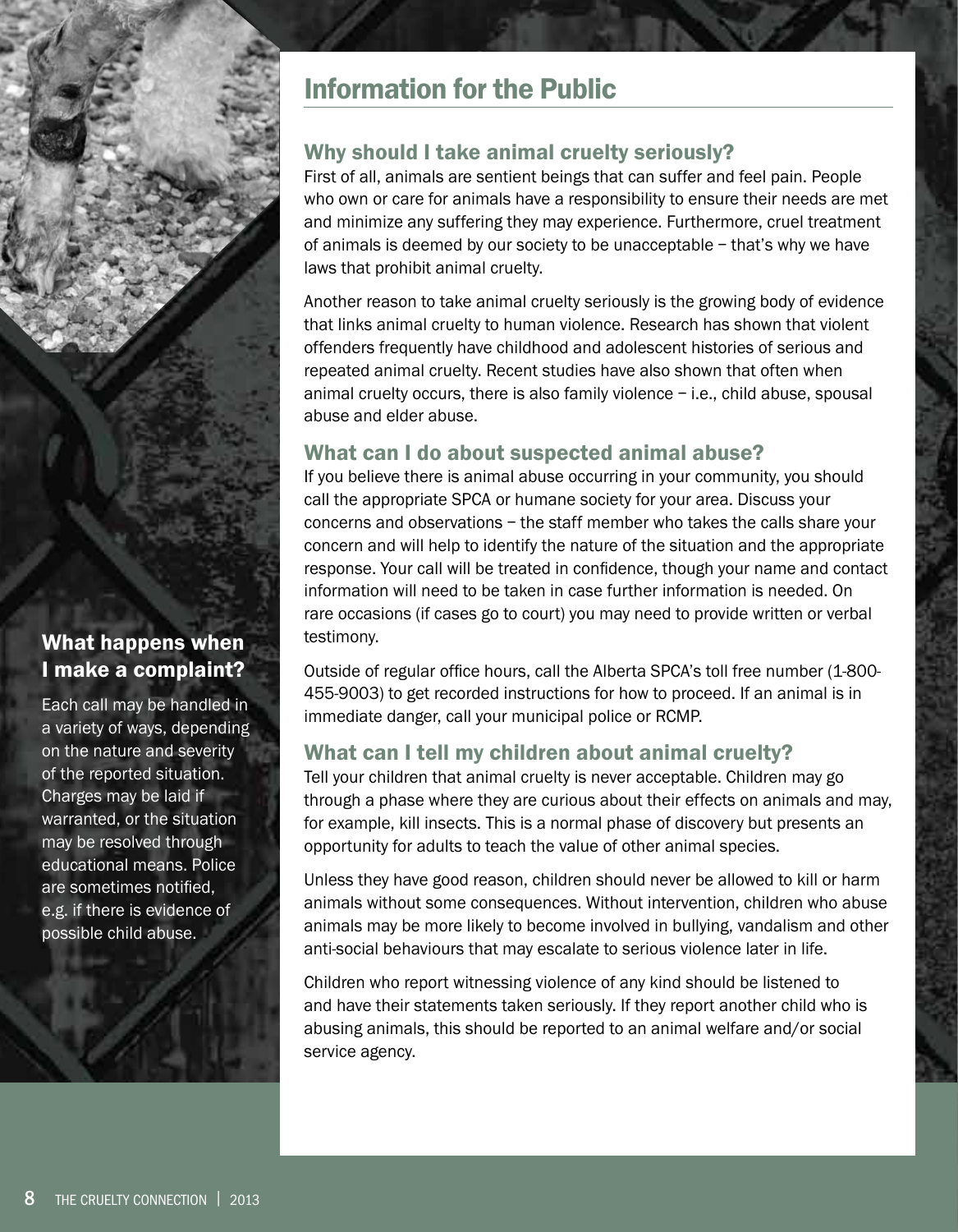# Information for Service Providers

# Why should I be concerned about animal cruelty?

Cruelty to pets within a home is an example of domestic violence, and is often accompanied by other forms of violence and abuse – such as child abuse, spousal abuse and elder abuse.

Sometimes animal protection laws may be more helpful, or easier to prove than laws protecting children. They could be more likely to be reported  $-e.g.,$ an abused spouse or child may find it easier to disclose animal cruelty than mistreatment of themselves or another family member. The evidence of animal cruelty may be more readily observed and lead to an investigation that uncovers other forms of abuse.

There is a growing awareness that young people who deliberately abuse animals are at risk of developing other violent tendencies. The DSM-IV lists animal cruelty as a symptom indicative of Conduct Disorder. Children who witness animals being abused, threatened or killed in a family violence situation are often traumatized and may display their emotional distress in any number of ways. This is especially true for pets with which they have a strong attachment. Some children may show no outward signs of their emotional turmoil, while others may copy the behaviours they witnessed or act out in other ways.

# How does animal cruelty impact victims of domestic violence?

For many victims of domestic violence, their relationship to their pet is their strongest positive connection with another living being. In abusive relationships, pets are often targeted by the abusive partner and threatened or killed in order to exert power and maintain control over the victim. Furthermore, since emergency shelters are often unable to accommodate pets, many victims delay leaving an abusive situation out of fear for what might happen to their pet. There are indications that animals play a similar role in elder abuse.

# What can I do to help?

If you are counselling someone considering leaving an abusive situation, ask if they own pets or livestock. If so, help them include provisions for the animals in their safety plan. This includes finding someone to care for the animals and making sure vaccinations are up to date. This is particularly important if the animals will be sent to a commercial kennel. Advise them to keep receipts of veterinary visits and food bills as proof of ownership. Add questions about pets and livestock to your intake form, and include animals in Protective Orders. Look into forming links with your local SPCA/humane society to develop protocols for cross-reporting or cross-training. Become more informed – see the bibliography at the end of this document, or contact the Alberta SPCA Education Department to assist with staff training.

# What else is being done?

In many communities, SPCAs and humane societies are working together with emergency shelters to find temporary accommodation for pets. However, much work needs to be done in this area. Recognize that a lack of facilities to house pets can prevent abuse victims from leaving violent situations, and try to find solutions.

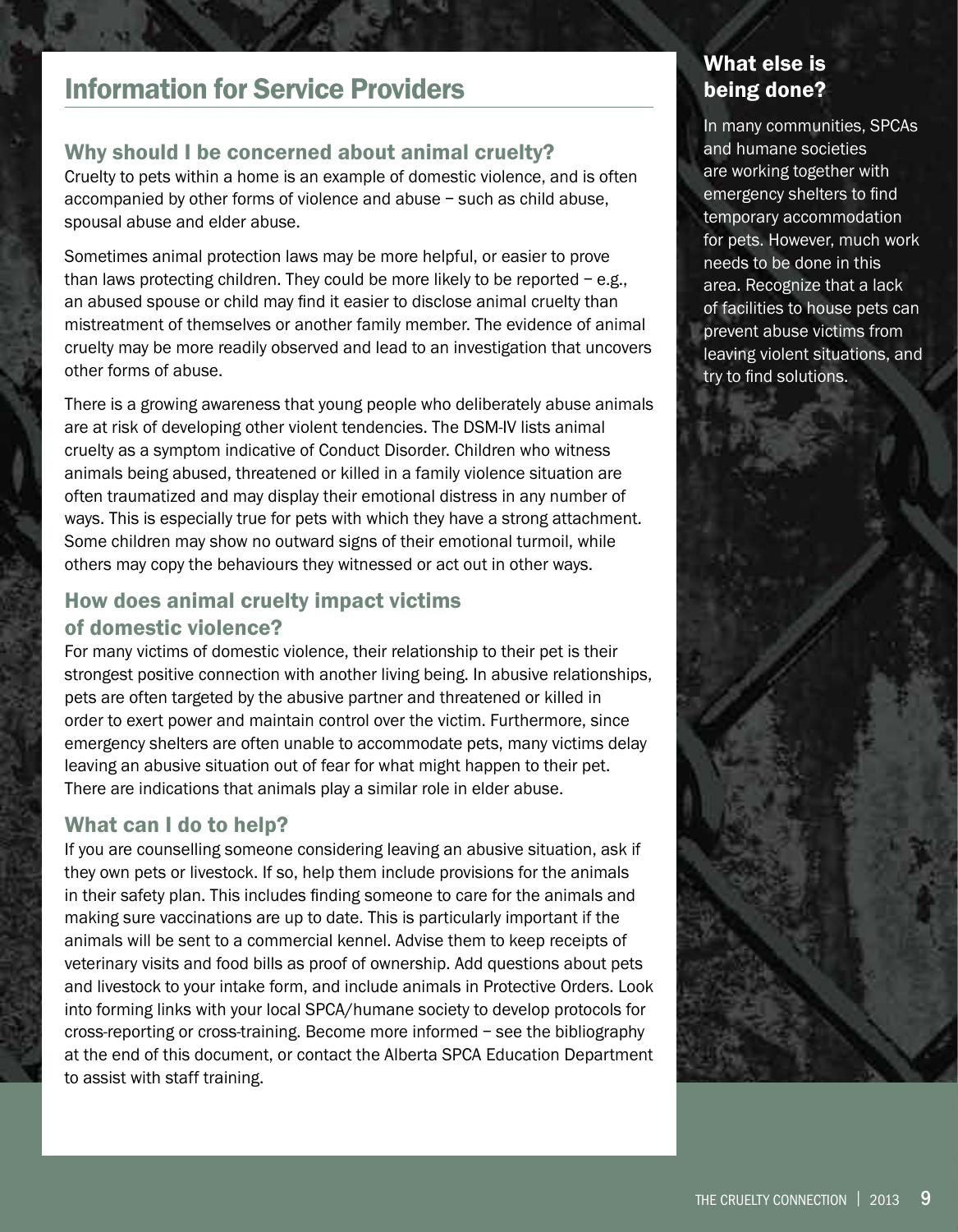

# What can I do if my pet is being threatened?

If a pet is being threatened, you can take some steps to protect it before it is abused. One possibility is to remove it from the home; ask friends or trusted family members if they would be willing to care for your pet temporarily. You can also contact your local SPCA or humane society to see if any foster homes for animals exist in your community. You may need to contact a boarding kennel to make arrangements to have your pet boarded. Threats made against animals can be prosecuted under Section 264.1 of the Criminal Code of Canada. If you receive such threats, keep any evidence you may have (such as emails or voice mail messages) to hand over to police.

# What can I do if my pet has been abused?

If a pet has been deliberately hurt, stolen or deprived of care, you can report it either to the police or to the appropriate SPCA or humane society. They will investigate the situation and take appropriate action.

# Will an abuser only hurt the pet?

If someone punches, kicks, throws or hurts an animal in any way, that person has demonstrated the capacity for violence. You cannot assume that the violence will stop there. If your partner has harmed or seriously threatened your animal, you and your children may also be in danger.

# What effect does animal abuse have on my children?

Some victims of domestic violence have reported that their children have become more aggressive after witnessing animal cruelty in the home. Children sometimes behave more cruelly to animals, and often become more hurtful to others (for example, bullying) or withdrawn and emotional. It's important when talking to a counsellor that you mention any animal abuse that has occurred.

# How can I keep my pet safe if I leave an abusive situation?

If you anticipate having your pet housed at a kennel or other facility, keep your veterinarian bills and pet licence receipt handy. Not only will they demonstrate up-to-date vaccinations, but they will also help prove ownership of the pet. If you are applying for an Emergency Protection Order, or Queen's Bench Protection Order, protect your animals by including them in it.

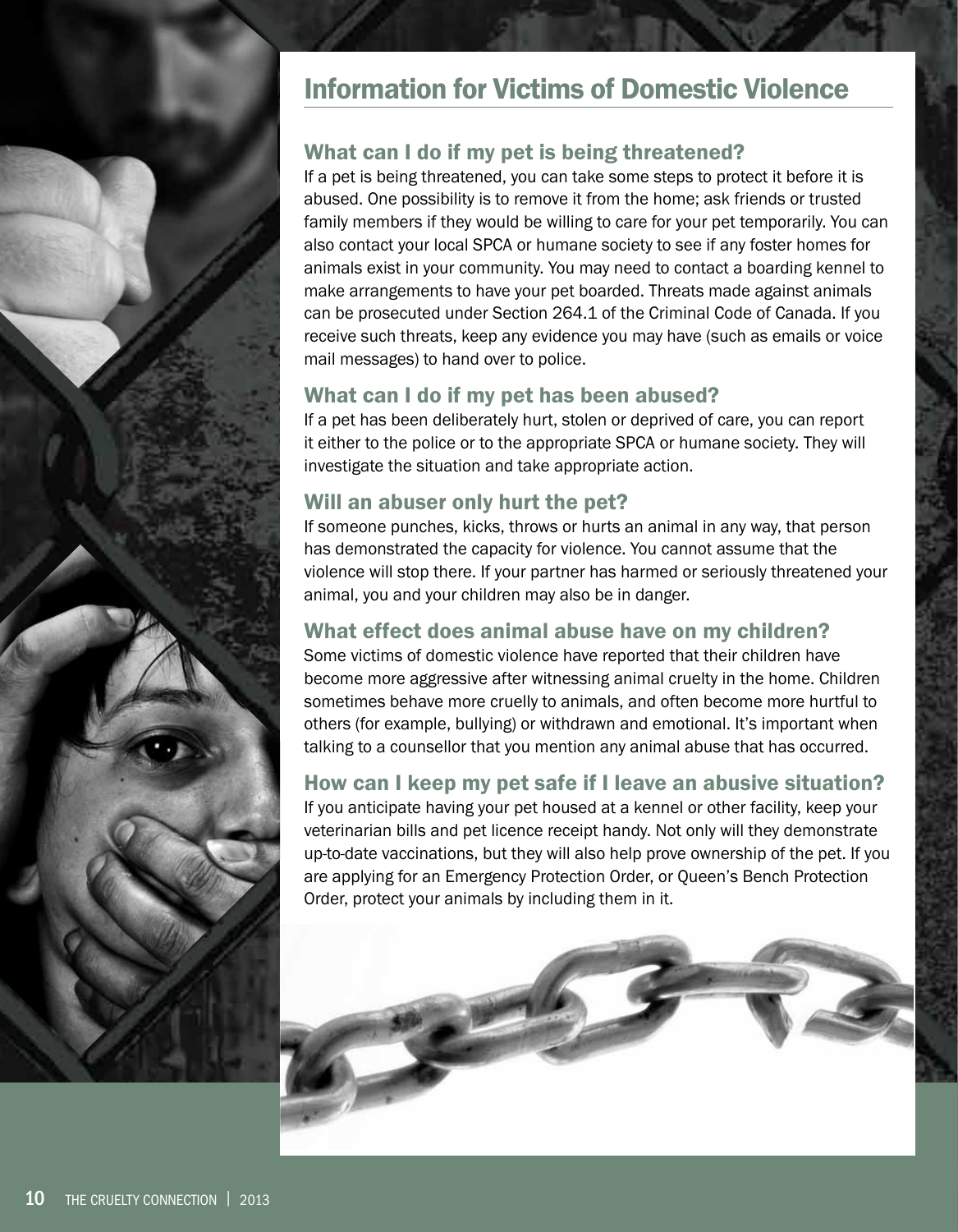# Information for Teachers

# Why is it important to address animal cruelty by children?

Children who are deliberately cruel to animals may be abused themselves, and many need intervention to prevent further violence. As a teacher, you may witness various degrees of inappropriate interactions with animals by your students – on the school grounds, on field trips, or with a classroom animal. A student may disclose an act of animal abuse (by self or others in the home) in discussions or writings. Your response can make a huge difference for the student – and the animal(s) involved.

If you notice a student (or group of students) acting cruelly towards an animal, respond appropriately by addressing the act and explaining its consequences on the animal. Treating the opportunity as a "teachable moment" by responding in a calm but firm manner will often afford the best chance of providing information that will cause the students to examine – and hopefully change – their actions.

For acts which are more serious  $-$  and/or enacted by older students  $-$  you may need to report it to the police, to the Alberta SPCA, and/or Children's Services. If you want advice on how to respond to a particular situation, you can call the Alberta SPCA Education Department at 780-447-3600 ext. 3739 or email education@albertaspca.org .

# What should I do if a student discloses animal cruelty?

If a student discloses animal cruelty – enacted by the student or another person such as a family member, it is important to respond appropriately according to the seriousness of the incident. Take the student's comments seriously, but don't overreact. Try to find out as much as you can, or refer the student to a counsellor. Depending on the nature of the disclosure, you may want to report the incident to the police, the Alberta SPCA or local humane society, or to Children's Services (especially if the disclosure involves family members). If you want advice on how to respond to a particular situation, you can call the Alberta SPCA Education Department at 780-447-3600 ext. 3739 or email education@ albertaspca.org .

Sometimes an educational approach may be appropriate. To learn more about the educational resources available through the Alberta SPCA, visit everylivingthing.ca.

How can I encourage students to treat animals humanely? The principles of Humane Education can be adopted to promote a circle of caring that includes both people and animals. Through its approach and subject content, humane education promotes an understanding of the human responsibility to care for – and about – all living things and the earth we share. You can practice humane education by looking for ways to include examples of kindness in all your subject areas. Most importantly, model kindness and respect to your students through your actions, words, and choice of teaching methods and resources. To learn more about the educational resources available through the Alberta SPCA, visit everylivingthing.ca.

# Information on our website for teachers:

#### everylivingthing.ca

Every year we have a new poster with a humane quote from a public figure. Check the website to find out how to get a free poster and enter our annual poster response contest.

You can borrow a set of books and accompanying teacher's guide through our AnimalTales book program, completely free of charge for teachers in Alberta schools (Grades  $1 - 6$ ).

Get on our kindness map by enjoying the above activities or holding a service-learning project.

# Other popular items on our website include:

- •Kindness Calendar a listing of worthwhile events;
- •Recommended Reading the best books for students and teachers;
- •Animals Across the Curriculum – lesson plans for all grades and subject areas;
- •Information for teachers about classroom animals, dissection alternatives, animal-related careers and more;

•Sign up for our e-newsletter, or join our exclusive facebook group for teachers.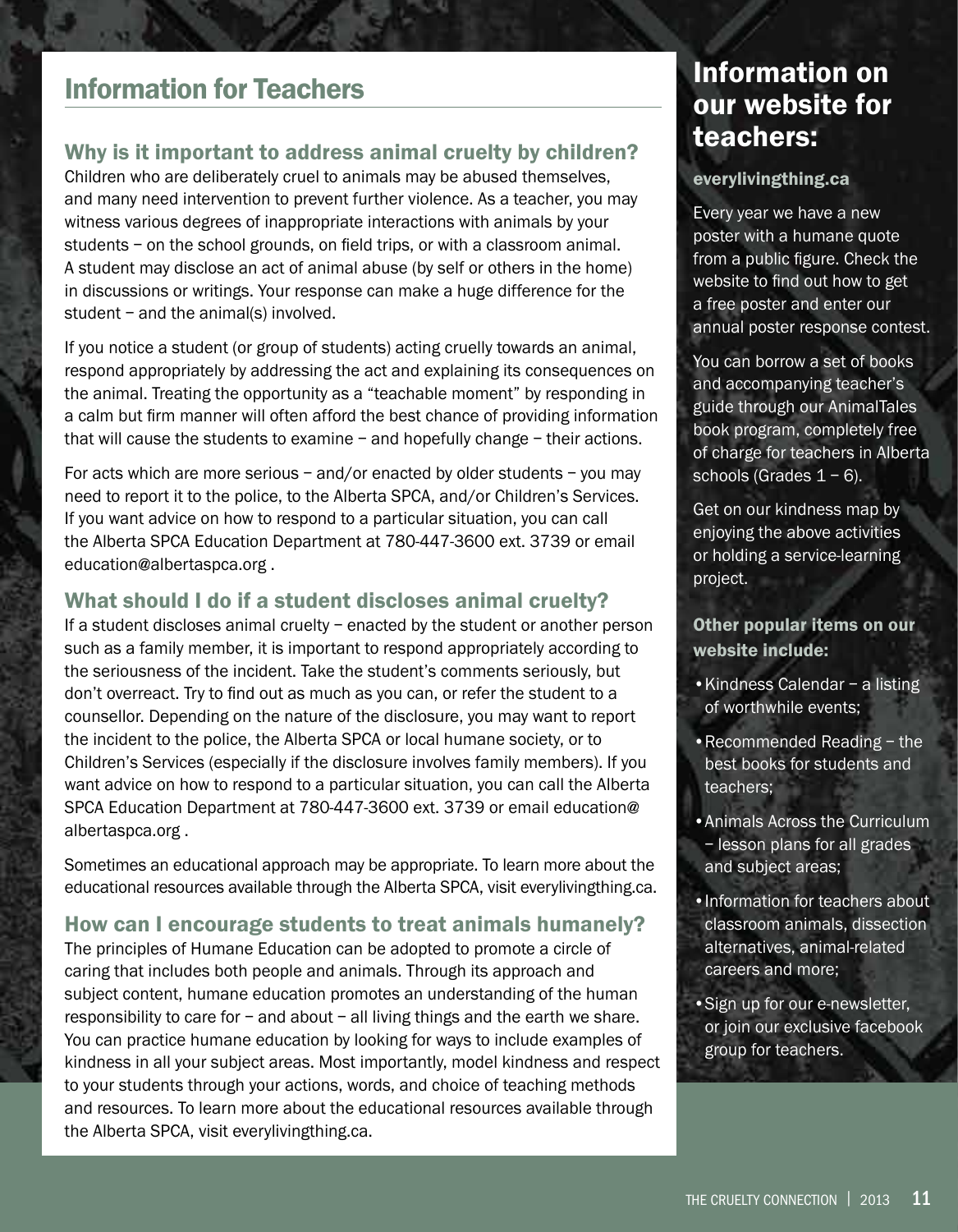

## How can animal protection laws be used to help people?

Abusers often threaten to harm or kill animals in domestic violence situations as a means of intimidation and control. Knowing this, using animal protection laws such as the Criminal Code of Canada (e.g., Section 264.1 – uttering threats) will help both the animals and their owners.

In addition, children may be more likely to disclose abuse of an animal than abuse of a parent, sibling or themselves. Be attuned to such disclosures and act accordingly.

#### How does animal cruelty fit the profile of violent criminals?

In the United States, the FBI identifies animal cruelty as one of a cluster of juvenile behaviours associated with increasingly violent behaviour and uses animal cruelty in analyzing the threat potential of suspected and known criminals. The FBI has recognized the connection since the 1970s, when bureau analysis of the life histories of imprisoned serial killers suggested that most had killed or tortured animals before killing people. Other research has shown consistent patterns of more common forms of violence, including child abuse, spousal abuse, and elder abuse.

### Who can help with animal cruelty cases?

Alberta SPCA's Animal Protection Services Department works with police and RCMP detachments across the province. If you would like some animal-related assistance, please call 1-800-455-9003. If you want advice on cases involving animal cruelty and interpersonal violence, our Education Department has extensive resources – call 780-447-3600.

#### Is animal cruelty recognized as a sign of mental disorder?

Yes. In The Diagnostic and Statistical Manual of Mental Disorders (DSM-IV), the American Psychiatric Association lists animal cruelty as one of the behaviours signalling conduct disorder. Clinical evidence indicates that animal cruelty is one of the symptoms usually seen at the earliest stages of conduct disorder, often by the age of eight.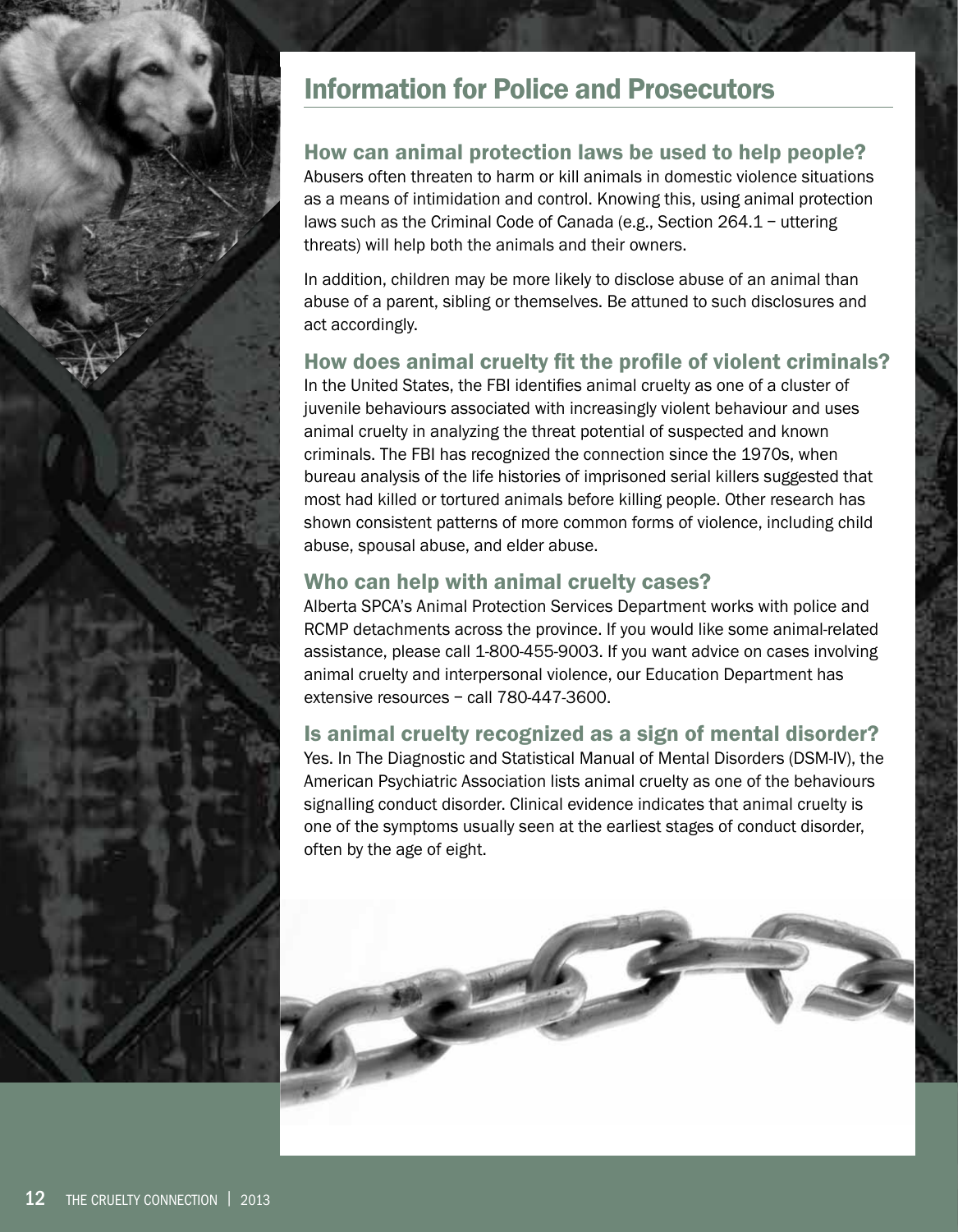Some infamous serial killers and their animal cruelty histories are:



Albert DeSalvo, the "Boston Strangler" who killed 13 women, as a youth had trapped dogs and cats in orange crates and shot arrows through the boxes.



David Berkowitz, New York City's "Son of Sam" gunman who admitted to 13 charges of murder or attempted murder, had previously shot a neighbour's Labrador retriever claiming that the dog compelled him to kill.



Carroll Edward Cole, one of the most prolific killers in modern history, was executed in December of 1985 for 5 of the 35 murders of which he was accused. Cole had said that his first act of violence as a child was to strangle a puppy.



Jeffrey Dahmer confessed to killing and dismembering 17 men and boys, several of whom he cannibalized. As a child he had impaled frogs, decapitated dogs, and staked cats to trees in his backyard.



Ted Bundy terrorized college campuses in the 1970s after killing 3 women at Florida State University, and is suspected of murdering over 40 women. During his childhood he witnessed his father's brutality toward animals and he himself tortured animals.



Eric Smith, at age 13 bludgeoned 4-year-old Derrick Robie to death. A year before, he strangled his neighbour's cat with a garden hose. He was told to apologize and do some yard work.



Keith Jesperson, the "Happy Face Killer" from BC's Lower Mainland, claimed a total of 166 victims and had a history of killing dozens of cats and other small animals. In a W5 interview, he coldly stated: "to kill a cat or to kill a person, there's no difference."



Eric Harris, one of the Columbine High School shooters who killed 12 students and a teacher, had been known to enjoy smashing the heads of mice with a crowbar and setting them on fire.

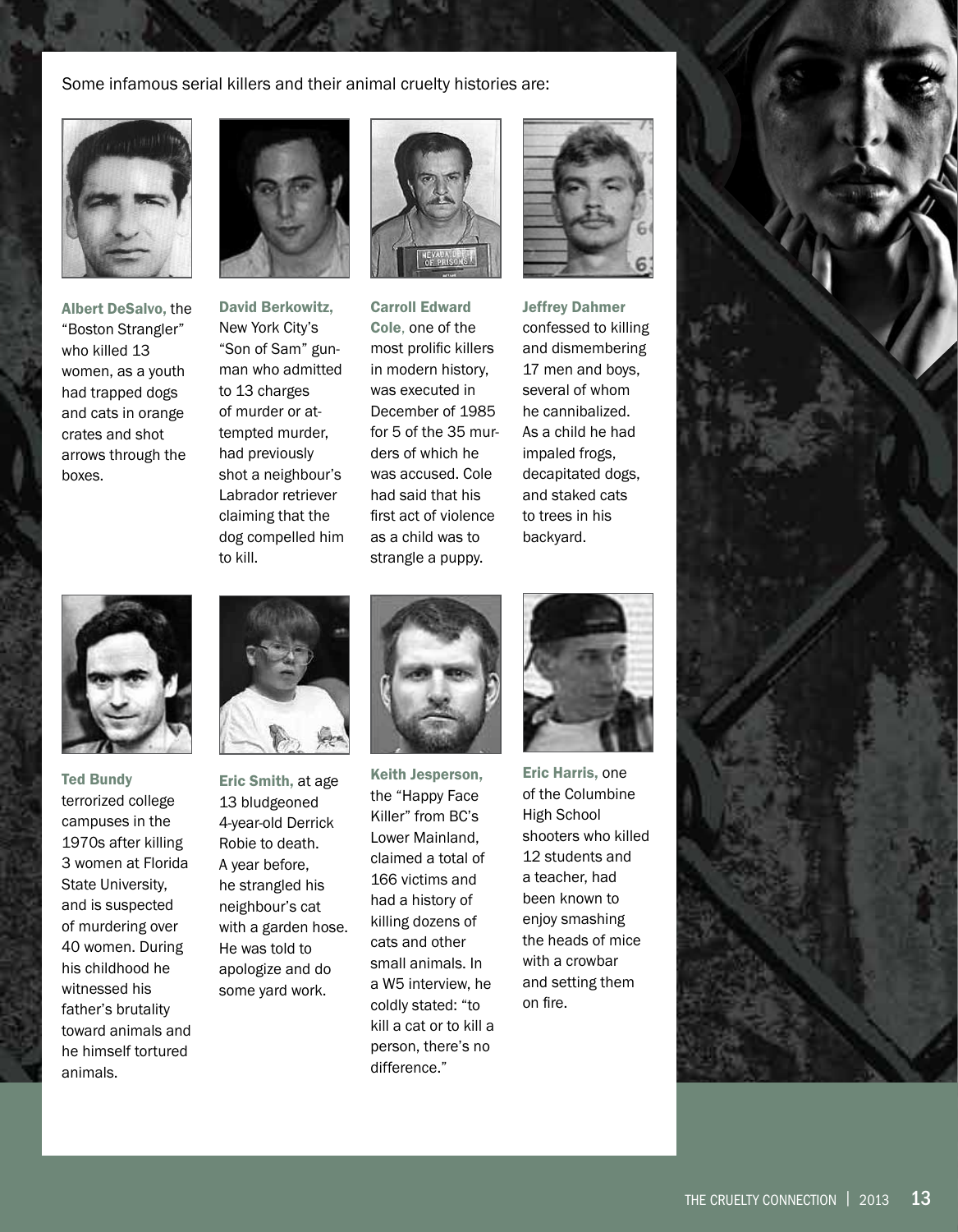# Signs of possible physical abuse or non-accidental injury (NAI)

- The history doesn't correspond with the injuries presented.
- The owner shows lack of concern for injuries.
- There is a delay in seeking veterinary treatment.
- There are behavioural signs, e.g. extreme fear in presence of owner, depression, failure to thrive.
- There are clinical signs, e.g. old healed or untreated wounds, multiple fractures in different bones in various stages of healing, bruising\*.

\*Note: due to the animal's hair coat, bruises are usually more easily detected at necropsy.

None of the above signs is diagnostic of NAI, nor does the absence of some signs rule out the possibility of abuse.

*– taken from the CVMA: Animal Abuse – What Veterinarians Can Do*

# Information for Veterinarians

# What is the veterinarian's role in animal abuse cases?

The Canadian Veterinary Medical Association (CVMA) recognizes that veterinarians are in a position to observe occasions of animal abuse and have a moral obligation to report suspected cases. That obligation has increased with the recognized link between abuse in animals and abuse in people. In return, society has an obligation to support those veterinarians who report in good faith, using their professional judgement.

CVMA recognizes that moral obligation is not legal obligation. Any legal obligation to report abuse, or provision of immunity from prosecution for veterinarians, is the jurisdiction of the provinces.

Veterinarians are often the first professionals to see an abused animal. More than the animal may be at risk as studies have documented the connection between abuse of animals and abuse of people, especially vulnerable family members. Veterinarians may be able to play an important role in breaking the cycle of family violence by reporting suspected animal abuse.

# Can – or must – I report animal abuse?

Through provincial animal protection legislation, some provinces (e.g., Ontario, Manitoba and Nova Scotia) have made the reporting of suspected animal abuse mandatory for veterinarians. These provincial acts also provide veterinarians immunity from prosecution when reports to humane authorities are made in good faith. Other provinces, such as Alberta, allow veterinarians to report abuse (i.e. it is not considered a breach of confidentiality).

Some cases of animal abuse, particularly neglect, may be resolved through client education. When education fails, or intentional abuse is suspected, you should notify the appropriate authorities for investigation. It's important to promptly and meticulously document any injuries found, as well as explanations provided by person(s) accompanying the animal. Evidence includes medical records, x-rays, good quality photographs, clinical pathology and necropsy reports, etc.

You may be called upon to give evidence in court if the case goes to prosecution. Veterinarians may also be asked to give testimony as expert witnesses in cases of animal abuse.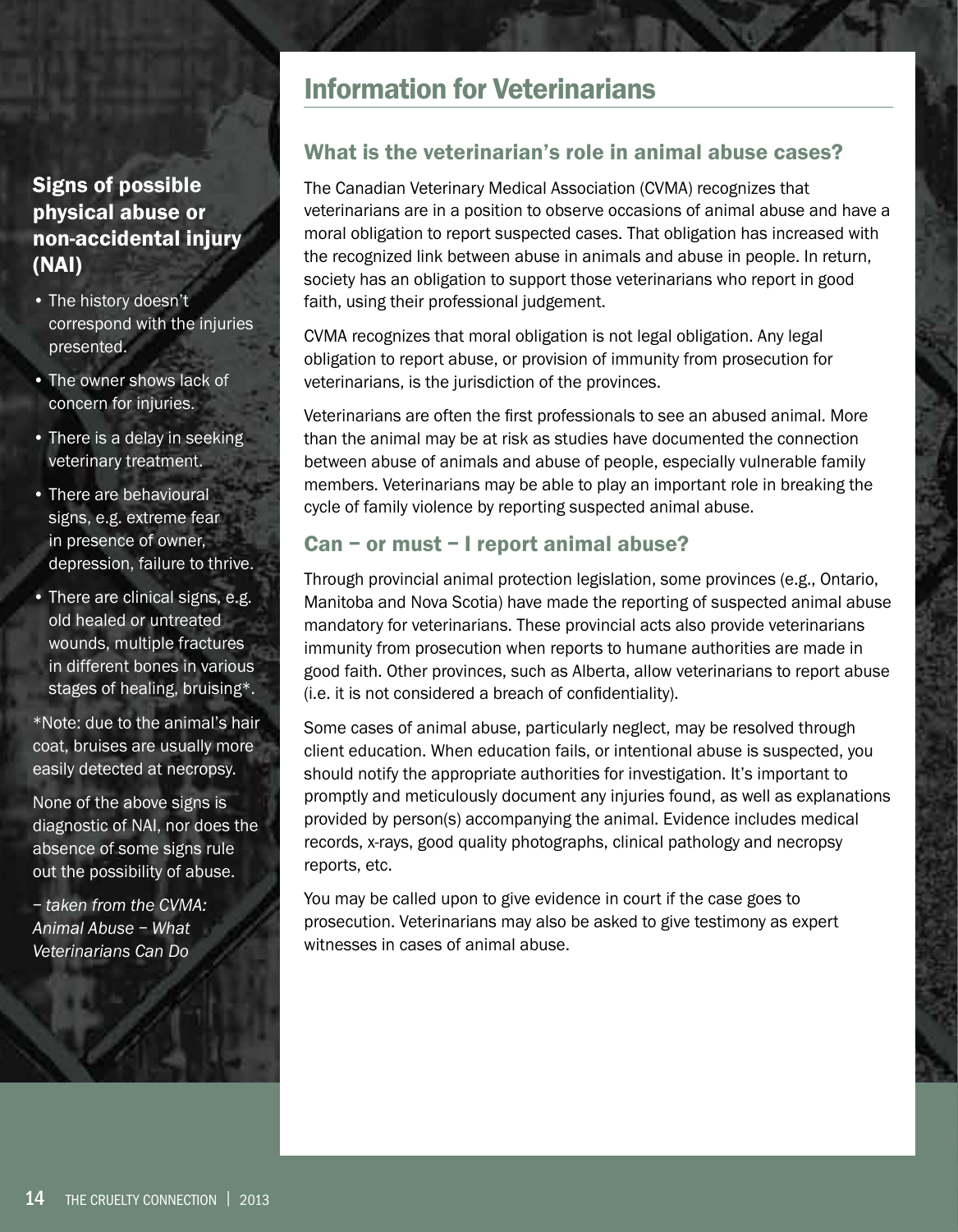# What is the veterinarian's role in Alberta?

Veterinarians' professional obligations to society are highlighted in the Veterinary Oath. In summary, this includes a commitment to:

- use scientific knowledge and skills for the benefit of society;
- promote animal health and welfare;
- relieve animal suffering;
- protect the health of the public and environment;
- advance comparative medical knowledge.

# What does Alberta law say about veterinarians reporting animal abuse?

Veterinarians in Alberta are regulated provincially by the *Veterinary Profession Act* and Veterinary Profession General Regulation. Part 3 of the *Regulation* contains the legislated Code of Ethics for veterinarians. In regards to this discussion, a veterinarian must:

- be dedicated to the benefit of society, the conservation of animal resources and the relief of the suffering of animals
- hold in strict confidence all information acquired in the course of professional relationships with clients, and should not divulge that information unless:
	- › expressly or implicitly authorized by the client or required to do so by law, or
	- It is information respecting inhumane or negligent treatment of an animal.

The latter exception – which came into force in 2012 – allows a registered veterinarian, technologist, permit holder or student to report the information to a peace officer as defined in the *Animal Protection Act*.

# How does the *Animal Protection Act* protect those reporting animal abuse?

Alberta's *Animal Protection Act* (APA) as revised in 2006 provides protection for individuals who take action in regards to reporting but falls short of mandating reporting:

"14(2) if a person, on reasonable and probable grounds, believes an animal is in distress and reports the distress to a peace officer, no action lies against that person for reporting unless the person reports maliciously or without reasonable or probable grounds for the belief."

Taken together, the APA and the *General Regulation* provide protection to registered veterinarians and their associates who report, in good faith, suspected animal abuse or neglect.

# Reporting Animal Cruelty in Alberta

To report suspected animal abuse or neglect in Alberta, call the appropriate animal welfare agency:

In Calgary, call the Calgary Humane Society at 403-205-4455

In Edmonton, call the Edmonton Humane Society at 780-491-3517

In all other areas of Alberta, call the Alberta SPCA at 1-800-455-9003.

If an animal is in immediate danger outside of regular office hours, call your municipal police or RCMP.